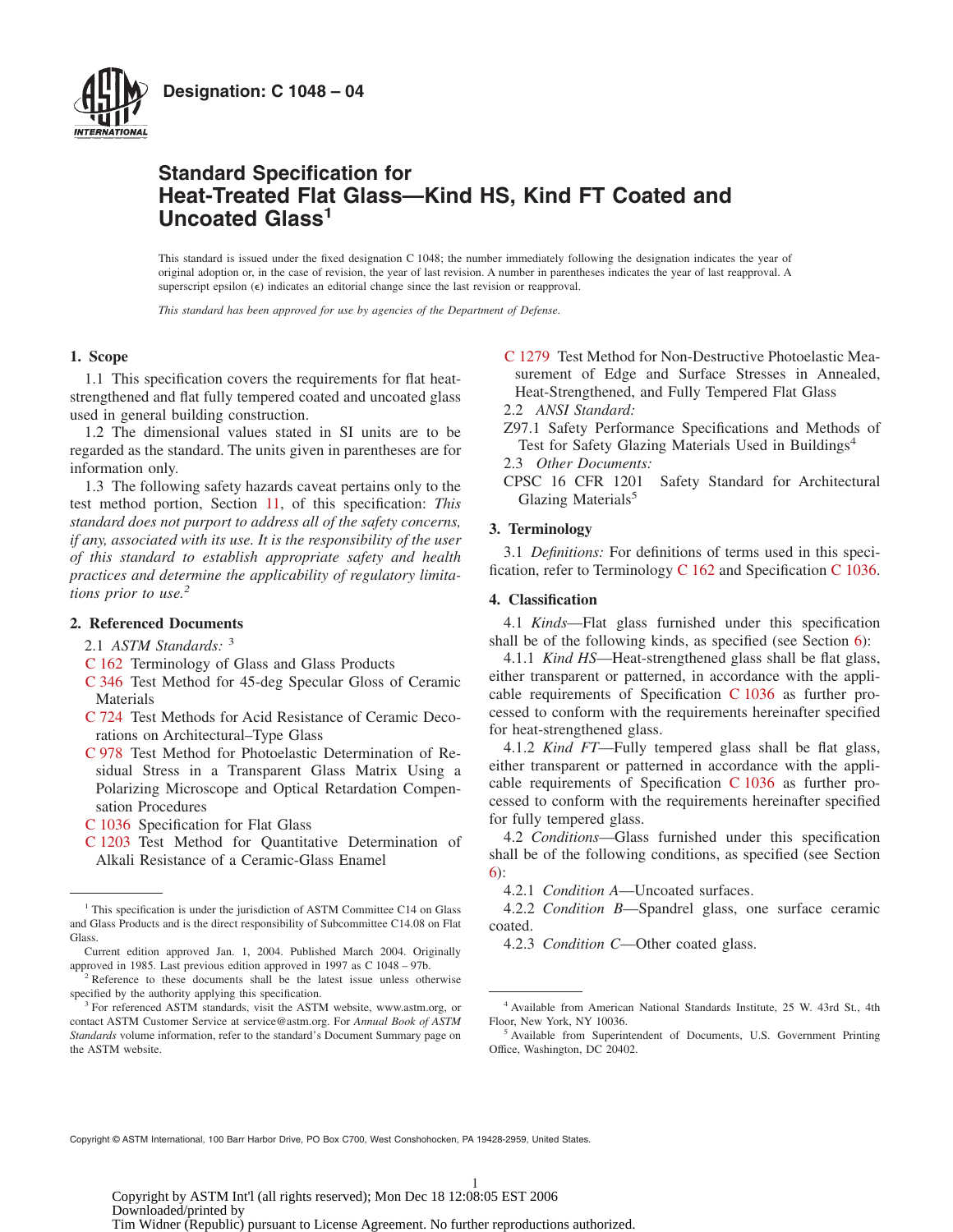4.3 *Types, Classes, Forms, Qualities, and Finishes*—these are described in Specification C 1036.

# **5. Intended Use**

5.1 *Kind HS*—Heat-strengthened glass is generally twice as strong as annealed glass of the same thickness and configuration. When broken, the fragments are generally similar to that of annealed glass. Intended for general glazing when additional strength is desired but not requiring the strength of fully tempered glass.

NOTE 1—**Caution:** Monolithic heat-strengthened glass is not suitable for safety glazing as defined by ANSI Z97.1 or CPSC 16 CFR 1201.

5.2 *Kind FT* —Fully tempered glass is approximately four times as strong as annealed glass of the same thickness and configuration. When broken, by impact, fully tempered glass fractures into relatively small pieces meeting safety glazing requirements thereby greatly reducing the likelihood of serious cutting or piercing injuries in comparison with ordinary annealed glass. Fully tempered glass is intended for use in applications where its strength or safety characteristics may be required. For some applications, such as doors used for passage, tub and shower enclosures and fixed glass in close proximity to a walking surface, fully tempered glass is required by building codes and ordinances. It is often used for other applications where the properties of fully tempered glass are desirable such as table tops, counter tops, show case enclosures and similar applications.

### **6. Ordering Information**

6.1 Purchasers should select the preferred options permitted in this specification and include the following information in procurement documents:

6.1.1 Title, number, and date of this specification.

6.1.2 Kind, condition, type, class, style, form, quality, finish, and pattern of glass as applicable (see Section 4).

6.1.3 Fabrication requirements (see [7.1\)](#page-1-0).

6.1.4 Requirements for fittings and hardware (see [7.2\)](#page-1-1).

6.1.5 Specific location of tong marks, when required (see [7.3\)](#page-1-2).

6.1.6 Custom design or texture required (see [7.8\)](#page-2-0).

6.1.7 Glass thickness (see [9.1\)](#page-3-1).

6.1.8 Pattern-cut glass must be within the tolerances specified (see [9.3\)](#page-3-2).

6.1.9 When surface or edge compression test is required for Kind HS or Kind FT glass (see [8.1.1\)](#page-3-3).

6.1.10 When break safe characteristics are required for fully tempered (Kind FT) glass (see [8.1.2\)](#page-3-4).

6.1.11 Color or tint of glass (see [8.2\)](#page-3-5).

6.1.12 When either permanent or temporary identification marking is required (see Section 12).

6.1.13 Surface treatment or coatings for Condition B and Condition C glass (see [8.3](#page-3-6) and [8.4\)](#page-3-7).

6.1.14 When addition of fallout resistance capability is required for Condition A, Condition B, or Condition C glasses used as spandrels. (Normally achieved by adhering a reinforcing material to the glass surface.) (See [11.3.](#page-5-2))

# <span id="page-1-0"></span>**7. Fabrication**

7.1 *Fabrication*—All fabrication, such as cutting to overall dimensions, edgework, drilled holes, notching, grinding, sandblasting, and etching, shall be performed before strengthening or tempering and shall be as specified (see Section 6 and [7.9\)](#page-2-1). After the glass has been heat strengthened or tempered, it shall not be modified except as recommended by the fabricator; for example, some Condition C coatings. No modification shall be made that will affect its structural characteristics or integrity as specified in this specification.

<span id="page-1-1"></span>7.2 *Fittings and Hardware*—Requirements for fittings and hardware shall be as specified (see Section 6) or as shown on plans or drawings. Fittings and hardware specified shall be compatible with glass fabrication limitations.

<span id="page-1-2"></span>7.3 *Tong Marks*—The center of tong marks, when present, shall be located a maximum of 12.7 mm  $(\frac{1}{2}$  in.) from one edge of the glass on thicknesses up to and including 9.5 mm (3⁄8 in.). On thicknesses over 9.5 mm, the center of tong marks, when present, shall be located a maximum of 19 mm (3⁄4 in.) from one edge of the glass. Tong marks shall be located on a specific edge when specified (see Section 6). For location of tong marks on glass with special fabrication or irregular patterns, consult fabricators.

7.4 *Distortion*:

7.4.1 Thermally tempered and heat-strengthened glass is made by heating glass in a furnace to a temperature at which the glass becomes slightly plastic. Immediately after heating, the glass surfaces are rapidly cooled by quenching with air from a series of nozzles. The original flatness of the glass is slightly modified by the heat treatment, causing reflected images to be distorted. When viewing images through the glass, the distortion, in most glazing applications, is less than that of reflected images and is not as noticeable.

7.4.2 Fully tempered and heat-strengthened glass that has been made in a vertical furnace contains small surface depressions along one edge resembling dimples (tong marks) (see [7.3\)](#page-1-2). Distortion will be observed in the areas surrounding the tong marks. Fully tempered and heat-strengthened glass that has been made in a horizontal furnace may contain surface distortion (for example, picture framing, heat distortion or roller wave distortion). Distortion will be detected when viewing images reflected from the glass surface.

<span id="page-1-7"></span><span id="page-1-4"></span><span id="page-1-3"></span>7.4.3 Pressures, exerted around the periphery of glass by the glazing system, can also alter glass flatness thereby distorting reflected images. This is true regardless of whether or not the glass is heat treated.

<span id="page-1-6"></span><span id="page-1-5"></span>7.4.4 Sealed insulating glass units also exhibit distortion regardless of glass type. Air or gas, trapped in the sealed airspace between the panes, expands or contracts with temperature and barometric changes, creating a pressure differential between the airspace and the atmosphere. The glass reacts to the pressure differential by being deflected inward or outward.

<span id="page-1-8"></span>7.4.5 Regardless of glass flatness, the degree of reflected distortion perceived is largely due to the characteristics or symmetry of the object being reflected. Linear objects (such as building curtain walls and telephone poles) and moving objects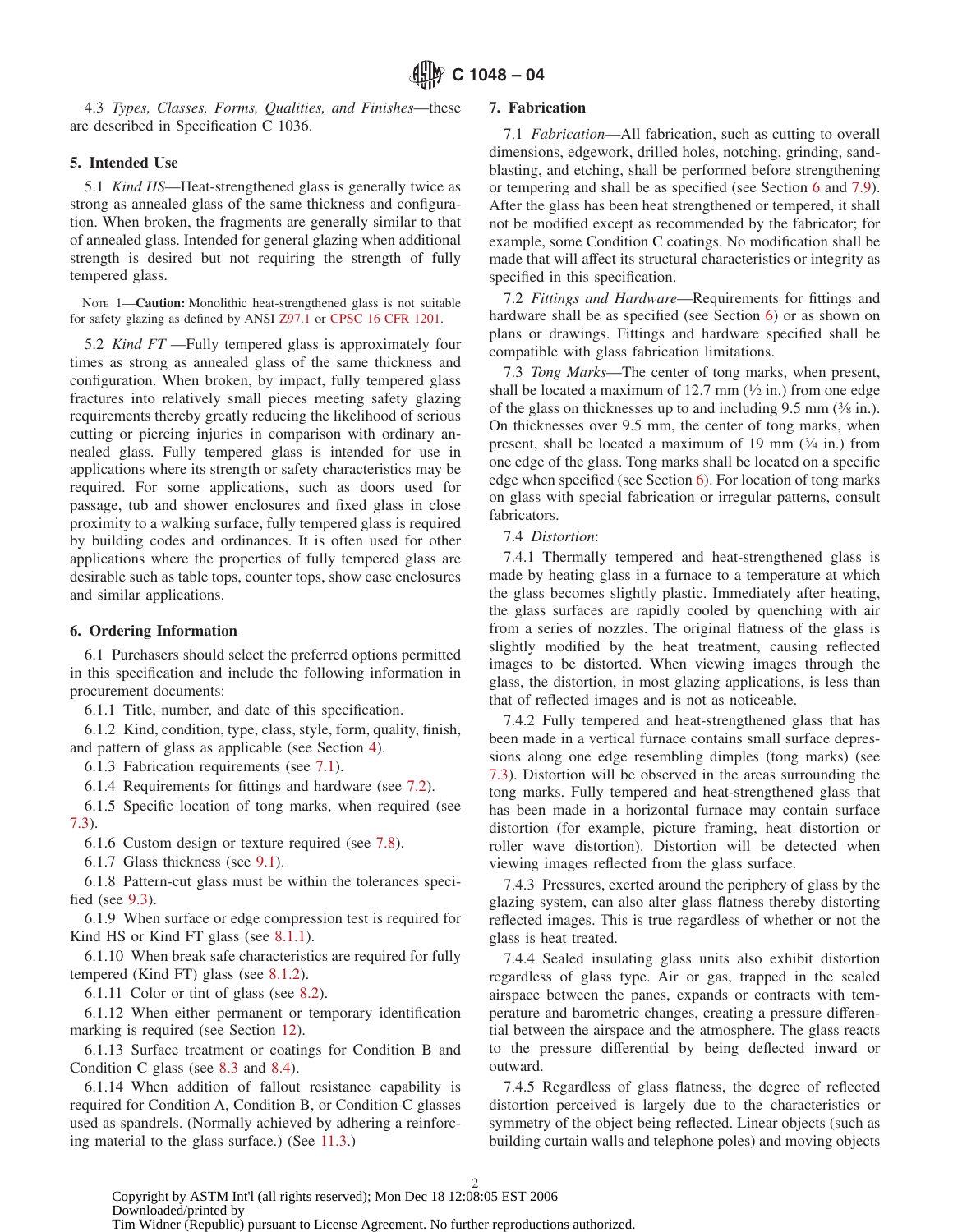(such as cars) may appear distorted. Irregular and free-form objects such as trees and clouds will appear to have little perceived distortion.

7.4.6 Specified bow and warp limits may not adequately define, or control, the distortion that may become apparent after glazing. The factors, noted above, may have a larger influence on the perceived reflected distortion than that which is caused by bow and warp from the heat-treating process. Consultation with suppliers and the viewing of full-size mockups, under typical job conditions and surroundings, is highly recommended for user or architectural evaluation of the reflective distortion.

7.5 *Strain Pattern*—In heat-strengthened and fully tempered glass, a strain pattern, which is not normally visible, may become visible under certain light conditions. It is characteristic of these kinds of glasses and should not be mistaken as discoloration or nonuniform tint or color.

7.6 *Surface Particles*—The heat-treating process typically involves the transport of very hot glass on conveyor rollers. As a result of this soft glass-to-roller contact, some glass surface changes will occur. Minute glass particles (fines) from the glass cutting and edging process, typical manufacturing plant airborne debris or dust, refractory particles from the tempering oven roof, as well as external airborne dirt and grit carried into the plant by the large volumes of quench air used in the process, may adhere to one or both glass surfaces.

7.7 *Resistance to Wind Load*—The support system and the amount of glass deflection for a given set of wind-load conditions must be considered for design purposes. Consult the manufacturer to determine the appropriate thickness of heatstrengthened (Kind HS) or fully tempered (Kind FT) glass needed to satisfy the design wind load and probability of breakage design factor for the required glass.

7.8 *Special Surfaces, Types I or II*—Custom designs or textures shall be as specified (see  $6.1.6$ ) or as shown on plans or drawings.

7.9 *Fabrication Guidelines*—Heat-treated flat glass cannot be cut after tempering. Fabrication altering the stress distribution, surface or edge shape, or dimension must be performed before being heat treated. Consult suppliers for special edges or irregular patterns or, when required, on a specific type of edge. The following guidelines may be used for normal fabrication requirements.

7.9.1 Heat-treated glass can be furnished with holes, notches, cutouts, and bevels.

#### 7.9.2 *Placement of Holes*:

7.9.2.1 The minimum distance from any edge of the glass to the nearest point on the rim of a hole must be 6 mm  $(1/4$  in.) or 2 times the thickness of the glass, whichever is greater (see [Fig.](#page-2-2) [1\)](#page-2-2).

7.9.2.2 The minimum distance between the rims of adjoining holes must be 10 mm  $(3/8 \text{ in.})$  or 2 times the thickness of glass, whichever is greater (see [Fig. 1\)](#page-2-2).

7.9.2.3 Holes near corners must be located so that the nearest edge of the hole is a minimum of 6.5 times the thickness of the glass from the tip of the corner when the corner is  $90^{\circ}$  or more (see [Fig. 2\)](#page-2-3).

<span id="page-2-2"></span>

 $X = 6$  mm ( $\frac{1}{4}$  in.) or 2t, whichever is greater  $Y = 10$  mm (% in.) or 2t, whichever is greater Where:

X= Minimum distance between glass edge and rim of nearest hole

Y= Minimum distance between rims of adjoining holes  $t =$  glass thickness

**FIG. 1 Placement of Holes**

<span id="page-2-3"></span>

 $X = 6.5t$ Where:  $X =$  Minimum distance between glass corner and rim of nearest hole  $t =$  Glass thickness

<span id="page-2-1"></span><span id="page-2-0"></span>**FIG. 2 Location of Holes Near Corners**

7.9.3 *Minimum Dimension of Holes*—Circular holes must have a minimum diameter of  $6.4 \text{ mm}$  ( $\frac{1}{4}$  in.) or the thickness of the glass, whichever is greater. In other than circular holes, any corners must have fillets, the radius of which must be equal to or greater than the thickness of the glass (see [Fig. 3\)](#page-2-4).

7.9.4 *Dimensional Tolerances of Holes*:

7.9.4.1 Tolerance of hole diameter shall be  $\pm 1.6$  mm ( $\frac{1}{16}$ in.).

<span id="page-2-4"></span>

 $D = 6$  mm (1/4 in.) or 1t, whichever is greater  $R \geq t$ Where:

 $D =$  Minimum diameter of a hole

 $R =$  Radius

 $t =$  Glass thickness

**FIG. 3 Maximum Dimension of Holes**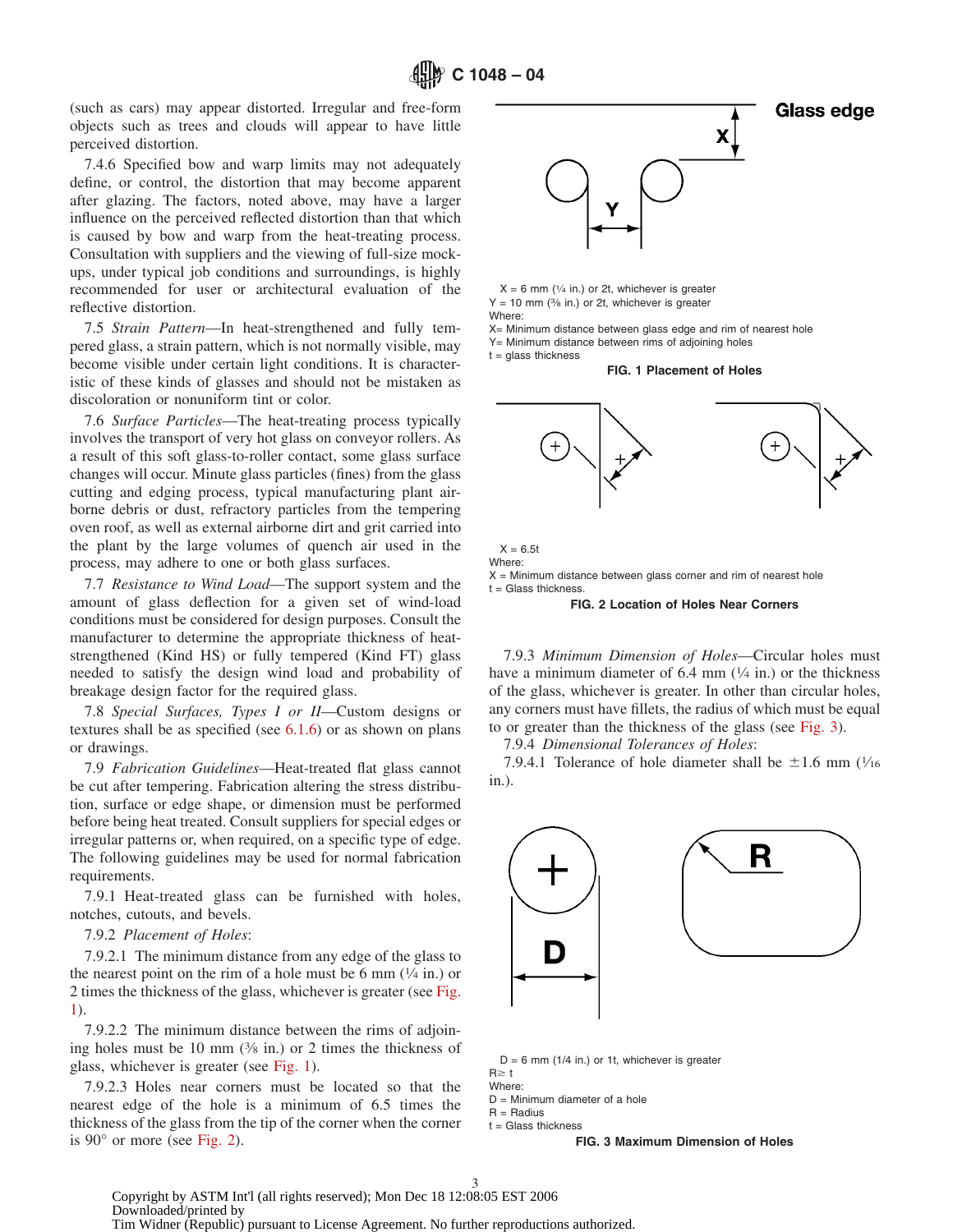7.9.4.2 Tolerance for dimensions of hole center from specified edges shall be  $\pm 1.6$  mm ( $\frac{1}{16}$  in.).

7.9.4.3 Tolerance for dimension between hole centers shall be  $\pm 1.6$  mm ( $\frac{1}{16}$  in.).

7.9.5 Chips and flakes at hole edges must not exceed 1.6 mm  $(\frac{1}{16}$  in.).

7.9.6 *Notches and Cutouts*:

7.9.6.1 Notches and cutouts must have fillets, the radius of which must be equal to or greater than the thickness of the glass (see [Fig. 4\)](#page-3-8).

7.9.6.2 Dimensional tolerance of notches and cutouts shall be:

 $\pm$  1.6 mm ( $\frac{1}{16}$  in.) for glass thickness less than 12 mm ( $\frac{1}{2}$  in.).  $\pm$  3 mm ( $\frac{1}{8}$  in.) for glass thickness of 12 mm ( $\frac{1}{2}$  in.) and greater.

7.9.6.3 Inner surfaces of notches and cutouts must be smooth seamed or polished.

#### **8. Other Requirements**

8.1 *Strength Requirements*:

8.1.1 *Surface and Edge Compression Requirements* (see [11.7\)](#page-5-3):

8.1.1.1 *Kind HS, Heat-Strengthened Glass*—Kind HS glass with thicknesses of 6 mm  $(1/4 \text{ in.})$  and less shall have a surface compression between 24 to 52 Mpa (3500 and 7500 psi). Surface compression testing, when required (see [6.1.9\)](#page-1-4), shall be done in accordance with [11.7.](#page-5-3)

NOTE 2—Heat strengthening of glass thicker than 6 mm  $(V_4$  in.) within narrow limits of surface compression is difficult. Consult manufacturer.

8.1.1.2 *Kind FT, Fully Tempered Glass*—Kind FT glass shall have either a minimum surface compression of 69 MPa (10 000 psi) or an edge compression of not less than 67 MPa (9700 psi) or meet ANSI Z97.1 or CPSC Standard 16 CFR1201 in accordance with [11.8.](#page-5-4) Surface compression or edge compression testing, when required (see [6.1.9\)](#page-1-4), shall be done in accordance with [11.7.](#page-5-3)

8.1.2 *Break Test Requirement for Kind FT Glass*—When specified (see Section  $6$ ), the break requirements of Kind FT glass shall be tested and interpreted in accordance with [11.8.](#page-5-4)

8.2 *Color or Tint*—The color or tint for each kind, type, class, style, finish, or pattern shall be as specified in [6.1.11](#page-1-5) and as follows:

8.2.1 *Tint*—Heat-absorbing glass and light-reducing glass are available in a variety of tints. These types of glass vary in



**FIG. 4 Notch and Cutout Fillets**

tint between different manufacturers and from melt to melt so some variation in tint may occur.

<span id="page-3-10"></span>8.2.2 *Color or Tint Samples*—The request and particular purpose of any color or tint sample shall be stated in the invitation for bid. Tint samples must be heat strengthened or fully tempered, as required, for the matching of tints as the heat-strengthened or fully tempered glasses may exhibit slight changes from the tint of annealed glass. Viewing of the color or tint samples should be performed with the glass in the eventual glazed position.

<span id="page-3-6"></span>8.3 *Condition B*—Ceramic-coated spandrel glass, shall be Kind HS heat-strengthened or Kind FT fully tempered glass having a ceramic coating of a specified color which has been fused onto and made an integral part of the surface of the glass (see [6.1.13\)](#page-1-6).

<span id="page-3-12"></span>8.3.1 *Appearance*—When viewed in accordance with [11.9,](#page-5-5) scattered pinholes, screen marks, and small opaque particles in the ceramic coating are permissible.

<span id="page-3-11"></span><span id="page-3-7"></span><span id="page-3-3"></span>8.4 *Condition C*—Other coated glass shall be Kind HS heat-strengthened or Kind FT fully tempered glass with a specified special coating designed to modify one or more environmental characteristic such as solar and visible light transmission reflection and absorption or surface emissivity or both (see Specification C 1376).

#### <span id="page-3-1"></span>**9. Dimension Requirements**

<span id="page-3-0"></span>9.1 *Thickness*—Substrates for heat-strengthened and fully tempered glass shall be in accordance with the thickness requirements of Specification [C 1036](#page-4-4) and as specified therein (see Section 6). Available sizes and thicknesses of HS and FT glass are subject to the processing limitations of each furnace. All thicknesses are not available in all conditions, types, and classes. Consult manufacturers or fabricators.

9.2 *Tolerance, Length, and Width for Rectangular Shapes for Conditions A, B, and C Glass*—See requirements in [Table](#page-3-9) [1.](#page-3-9)

<span id="page-3-4"></span><span id="page-3-2"></span>9.3 *Pattern-Cut*—Unless otherwise specified (see Section 6), dimensional tolerances for pattern-cut glass must be specified (see [6.1.8\)](#page-1-7). Consult the manufacturer or fabricator for tolerances.

<span id="page-3-5"></span>9.4 *Flatness*—Because of the nature of the processes used in manufacturing tempered and heat-strengthened glasses, these glasses are not as flat as annealed glass. The deviation for flatness depends on thickness, width, length, and other factors. Usually greater thicknesses yield flatter products (see [11.6\)](#page-5-6).

9.4.1 *Localized Warp*—Localized warp for rectangular glass shall not exceed 1.6 mm  $(\frac{1}{16}$  in.) over any 300-mm  $(12$ -in.)

<span id="page-3-9"></span><span id="page-3-8"></span>**TABLE 1 Tolerance, Length and Width Requirements (8.2)**

| Glass thickness mm (in.) | Finished Size Tolerance Length<br>and Width, plus or minus mm, (in.) |  |  |  |  |  |
|--------------------------|----------------------------------------------------------------------|--|--|--|--|--|
| 3.0(1/8)                 | 1.6 $(\frac{1}{16})$                                                 |  |  |  |  |  |
| 4.0 $(5/32)$             | 1.6(1/16)                                                            |  |  |  |  |  |
| 5.0 $(\frac{3}{16})$     | 1.6(1/16)                                                            |  |  |  |  |  |
| 6.0 $(\frac{1}{4})$      | 1.6 $(\frac{1}{16})$                                                 |  |  |  |  |  |
| 8.0(5/16)                | 2.0(5/64)                                                            |  |  |  |  |  |
| 10.0 $(\frac{3}{8})$     | 2.4(3/32)                                                            |  |  |  |  |  |
| 12.0 $(\frac{1}{2})$     | $3.2 \frac{1}{8}$                                                    |  |  |  |  |  |
| 16.0 $(5/8)$             | 4.0 $(5/32)$                                                         |  |  |  |  |  |
| 19.0 $(3/4)$             | 4.8 $(3/16)$                                                         |  |  |  |  |  |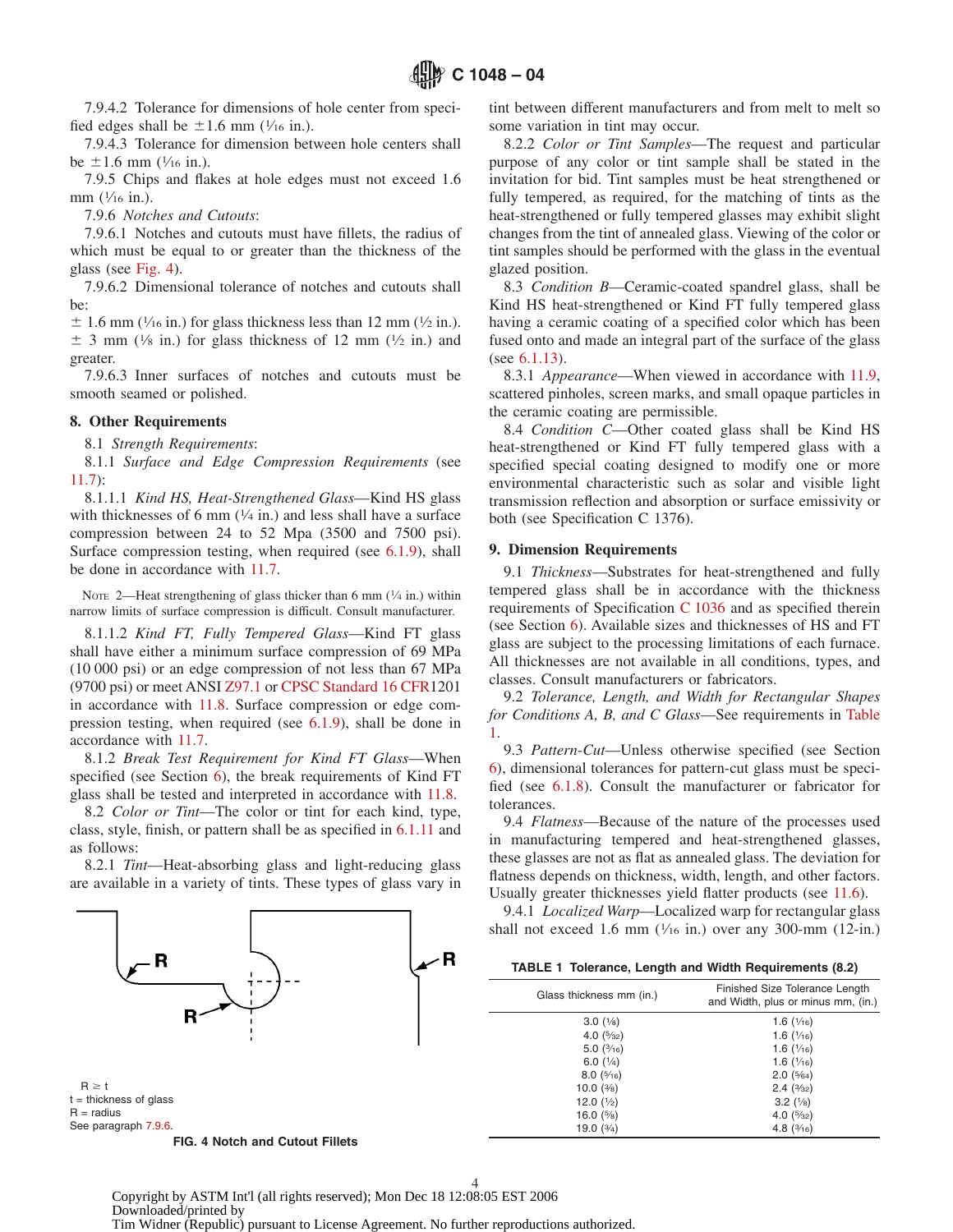<span id="page-4-5"></span>**C 1048 – 04**

**TABLE 2 Overall Bow and Warp, Maximum**

|                                                    | Edge Dimension, cm (in.)       |                           |                        |                         |           |  |  |  |                                                                                                                   |                      |                                                                                                                                                                                                        |                      |
|----------------------------------------------------|--------------------------------|---------------------------|------------------------|-------------------------|-----------|--|--|--|-------------------------------------------------------------------------------------------------------------------|----------------------|--------------------------------------------------------------------------------------------------------------------------------------------------------------------------------------------------------|----------------------|
|                                                    | $0 - 50$<br>$(0 - 20)$         | $>50-90$<br>$( >20 - 35)$ | $>90-120$<br>(>35–47)  | $( >47 - 59)$           |           |  |  |  |                                                                                                                   |                      | $>120-150$ $>150-180$ $>180-210$ $>210-240$ $>240-270$ $>270-300$ $>300-330$ $>330-370$ $>370-400$<br>$(559-71)$ $(571-83)$ $(583-94)$ $(594-106)$ $(5106-118)$ $(5118-130)$ $(5130-146)$ $(5146-158)$ |                      |
| Glass Thickness, mm (in.)                          | Maximum Bow and Warp, mm (in.) |                           |                        |                         |           |  |  |  |                                                                                                                   |                      |                                                                                                                                                                                                        |                      |
| 3(1/8)<br>3 (1/8) Alternate<br>Method <sup>A</sup> | 3.0(0.12)<br>2.0(0.08)         | 4.0(0.16)<br>2.0 (0.08)   | 5.0(0.20)<br>2.0(0.08) | 7.0 (0.28)<br>3.0(0.12) | 5.0(0.20) |  |  |  | 9.0 (0.35) 12.0 (0.47) 14.0 (0.55) 17.0 (0.67) 19.0 (0.75)<br>$6.0(0.24)$ 7.0 $(0.28)$ 8.0 $(0.31)$ 10.0 $(0.39)$ | $\cdots$<br>$\cdots$ | <br>$\cdots$                                                                                                                                                                                           | $\cdots$<br>$\cdots$ |
| 4(5/32)                                            | 3.0(0.12)                      |                           |                        |                         |           |  |  |  | 4.0 (0.16) 5.0 (0.20) 7.0 (0.28) 9.0 (0.35) 12.0 (0.47) 14.0 (0.55) 17.0 (0.67) 19.0 (0.75)                       | $\cdots$             |                                                                                                                                                                                                        | $\cdots$             |
| 5(3/16)                                            | 3.0(0.12)                      |                           |                        |                         |           |  |  |  | 4.0 (0.16) 5.0 (0.20) 7.0 (0.28) 9.0 (0.35) 12.0 (0.47) 14.0 (0.55) 17.0 (0.67) 19.0 (0.75)                       | $\cdots$             |                                                                                                                                                                                                        | $\cdots$             |
| 6(1/4)                                             | 2.0(0.08)                      |                           |                        |                         |           |  |  |  |                                                                                                                   |                      | 3.0 (0.12) 4.0 (0.16) 5.0 (0.20) 7.0 (0.28) 9.0 (0.35) 12.0 (0.47) 14.0 (0.55) 17.0 (0.67) 19.0 (0.75) 21.0 (0.83) 24.0 (0.94)                                                                         |                      |
| 8(5/16)                                            | 2.0(0.08)                      |                           |                        |                         |           |  |  |  |                                                                                                                   |                      | 2.0(0.08) 3.0 (0.12) 4.0 (0.16) 5.0 (0.20) 6.0 (0.24) 8.0 (0.31) 10.0 (0.39) 13.0 (0.51) 15.0 (0.59) 18.0 (0.71) 20.0 (0.79)                                                                           |                      |
| 10 $(3/8)$                                         |                                |                           |                        |                         |           |  |  |  |                                                                                                                   |                      | 2.0 (0.08) 2.0 (0.08) 2.0 (0.08) 4.0 (0.16) 5.0 (0.20) 6.0 (0.24) 7.0 (0.28) 9.0 (0.35) 12.0 (0.47) 14.0 (0.55) 17.0 (0.67) 19.0 (0.75)                                                                |                      |
| $12 - 22$ $(1/12 - 7/8)$                           |                                |                           |                        |                         |           |  |  |  |                                                                                                                   |                      | 1.0 (0.04) 2.0 (0.08) 2.0 (0.08) 2.0 (0.08) 4.0 (0.16) 5.0 (0.20) 5.0 (0.20) 7.0 (0.28) 10.0 (0.39) 12.0 (0.47) 14.0 (0.55) 17.0 (0.67)                                                                |                      |
|                                                    |                                |                           |                        |                         |           |  |  |  |                                                                                                                   |                      |                                                                                                                                                                                                        |                      |

*A* Values apply to 3 mm (1/8 in.) thickness only when the alternative checking procedure in [11.6](#page-5-6) is used.

span. Localized warp for strips shall not exceed 2.4 mm  $(3/32)$ in.) over any 300-mm (12-in.) span.

9.4.2 *Tong Kink*—Any localized kink centered at any tong location shall not exceed 1.6 mm  $(\frac{1}{16}$  in.) in a 50-mm (2-in.) span.

9.4.3 *Overall Bow and Warpage Tolerances*—Overall bow and warpage tolerances shall not exceed the deviations shown in [Table 2](#page-4-5) when measured in accordance with [11.6.](#page-5-6)

## **10. Glass Quality and Finish**

10.1 Glass qualities in this specification shall be in accordance with the applicable requirements for qualities  $q^3$ ,  $q^4$ ,  $q^5$ , and q<sup>6</sup>, given in Specification [C 1036](#page-5-7) and as specified in Section 6.

## **11. Test Methods**

11.1 *Expansion Fit Test for Ceramic Coating—Condition B, Ceramic-Coated Spandrel Glass*:

11.1.1 *Test Specimens*—Prepare and test in accordance with Test Method [C 978.](#page-4-6)

11.1.2 *Test Results*:

11.1.2.1 The expansion match between the glass and ceramic enamel influences significantly the strength characteristics of spandrel glass. Proper match is essential to ensure that significant reduction in strength does not result due to the ceramic enamel coating.

11.1.2.2 When coated, cured, and well-annealed glass strips are tested in accordance with Test Method  $C$  978, the stress measured in the glass at the ceramic-glass interface shall be a maximum of 1.52 MPa (220 psi) tension or compression.

11.2 *Durability Tests of Ceramic Coating*:

11.2.1 *Test Specimens*:

11.2.1.1 Specimens for durability tests shall have a representative thickness of ceramic coating of the same type and color as provided in specimens in [11.1.1.](#page-4-7) Specimens shall be fired in a normal manner with a production lot.

11.2.1.2 Specimens for tests in [11.2.2](#page-4-8) and [11.2.4](#page-4-9) may be of any convenient size.

11.2.2 *Test for Porosity*—Use either Test Method A or B. 11.2.2.1 *Test Method A—Gloss Test*:

<span id="page-4-1"></span> $(1)$  *Procedure*—With a glossmeter<sup>6</sup> conforming to Test Method [C 346,](#page-4-10) check the gloss value. The glossmeter must be calibrated such that the gloss value reading with black glass (black Carrara or any similar product with polished surfaces) has a value of 54.5 (see Test Method [C 346](#page-0-5) for detailed discussion).

<span id="page-4-10"></span>*(2) Test Results*—Penetration of water through porous ceramic can cause separation of the ceramic enamel from the base glass in freezing weather; ceramic with adequate gloss has been found to prohibit water entry, thus preventing such failure. When tested, the gloss value shall not be less than 35 at the time of manufacture.

<span id="page-4-7"></span><span id="page-4-4"></span><span id="page-4-2"></span><span id="page-4-0"></span>11.2.2.2 *Test Method B—India Ink Test*:

*(1) Procedure*—Lightly scrape an approximate 25- by 75-mm (1- by 3-in.) area of the ceramic enamel coating with ten passes of a single-edge razor blade oriented toward the ten and four o'clock position at an angle of 45° to the surface of the specimen. Draw a line with India ink along the 75-mm (3-in.) dimension. After the ink has been on the specimen for 15 min, apply a fine abrasive paste over the line and scrub with an assay brush until the paste is removed from the line area. View the scrubbed area under a diffused light source with the unaided eye to determine if any residue remains in the ceramic enamel coating.

<span id="page-4-6"></span>*(2) Test Results*—Residual deposits of ink indicate a porosity of the ceramic enamel coating that will allow water moisture penetration that may result in a discoloration of the ceramic enamel coating or a separation of the ceramic enamel coating and the glass substrate in freezing weather or both.

<span id="page-4-3"></span>11.2.3 *Alkali Resistance Test*—Specimens for evaluation of resistance to alkali shall be prepared and tested in accordance with Test Method [C 1203.](#page-0-6) The measured weight loss shall not exceed  $0.0028$  g/cm<sup>2</sup>.

<span id="page-4-9"></span>11.2.4 *Acid-Resistance Test*—Specimens for evaluation of resistance to acid shall be tested in accordance with Test

<span id="page-4-8"></span><sup>6</sup> A glossmeter manufactured by Photovolt Corp., Hunter Associates Laboratory, Gardner Instrument Co., or others using a 45° search unit have been found suitable for this purpose.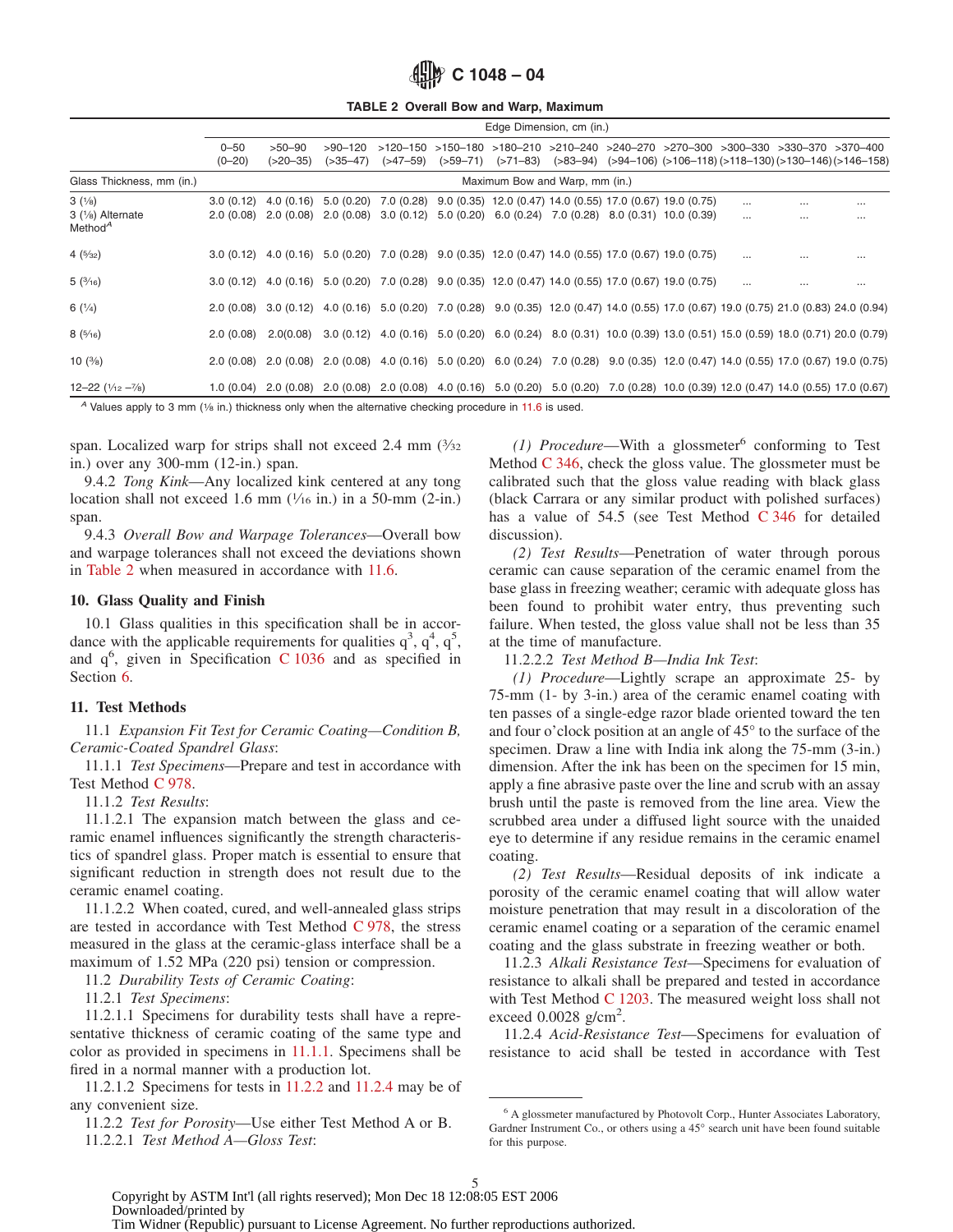Method [C 724.](#page-0-7) The acid resistance of the test specimen shall be five or better to be considered acceptable, and no visible stain shall be observed when the undecorated side of the sample is viewed over an opaque background.

11.3 *Fallout Resistance Test for an Assembly of Glass and Adhered Reinforcing Material*—Applies to Condition A, Condition B, or Condition C glasses when used as spandrels. (NOTE—Fallout resistance capability is optional and is intended to provide temporary retention of broken spandrels.) (See [6.1.14\)](#page-1-8).

11.3.1 *Frequency of Tests*—Unless otherwise specified, the test for fallout resistance shall be performed with specimens taken from the initial production lot and thereafter only when changes are made in the assembly.

11.3.2 *Specimen Size*—Size of specimens shall be 863 by 1930 mm (34 by 76 in.) with a tolerance of  $\pm 1.6$  mm ( $\frac{1}{16}$  in.) on each dimension.

11.3.3 *Test Procedure*—Test for 100 cycles and repeat with no time delay between cycles. Perform each cycle in sequence as follows:

11.3.3.1 Hold for 1 h at − 29°C (−20°F) and ambient humidity.

11.3.3.2 During the next 3 h, increase temperature from  $-$  29 to 82 $\mathrm{^{\circ}C}$  ( $-20\mathrm{^{\circ}F}$  to 180 $\mathrm{^{\circ}F}$ ) with relative humidity at 95 to 100 % when above  $5^{\circ}$ C (41 $^{\circ}$ F).

11.3.3.3 Then hold for 1 h at 82°C (180°F), 95 to 100 % relative humidity.

11.3.3.4 During the next 3 h, decrease temperature from 82 to  $-29^{\circ}$ C (180 to  $-20^{\circ}$ F) and ambient humidity.

11.3.4 *Sample Stabilization*—After completion of the test procedure of [11.3.3.4,](#page-5-8) the sample shall be allowed to rest for at least four h at temperatures between 20 and 30°C (68 and 86°F).

11.3.5 *Test Apparatus*—Each specimen shall be mounted in a test frame as specified in ANSI Z97.1 or CPSC 16 CFR 1201 as modified to conduct pressure test of [11.3.7.](#page-5-9)

11.3.6 *Fracturing Glass*—While the specimen is in the test frame, break the specimen using a spring-loaded prick punch at the midpoint of either vertical edge and 25 mm (1 in.) inboard of the edge. Cracks and fissures that may develop are permissible.

11.3.7 *Wind Load*—Subject each specimen after breakage to ten cycles of positive and negative pressure at 200 Pa (4 psf) to simulate the action of wind load against a building. Each positive and negative pressure shall be of 5-min duration.

11.3.8 *Interpretation of Tests*—Although cracks and fissures that may have developed are permissible, no opening shall occur through which a 76.2-mm (3-in.) diameter sphere may be freely passed, nor shall there be single or multiple areas with a cumulative total area of more than 58 cm<sup>2</sup> (9 in.<sup>2</sup>) in which an attached film or other reinforcing material is detached from the glass.

11.4 *Wave, Ream, Strings, and Lines, Condition A and Condition C Glass, Type I*—Place sample in a vertical position at a distance of approximately 1 m (36 in.) from a brick wall or similar background showing essentially straight lines. Look through the sample at a distance of approximately 1 m from the sample using daylight without direct sunlight or with back<span id="page-5-7"></span><span id="page-5-0"></span>ground light suitable for observing each type of imperfection. View the sample at an angle to the surface of not less than the vision interference angle in the table for the applicable glass in Specification [C 1036.](#page-5-10) The line of vision shall be perpendicular to the wall. Determine acceptability in accordance with the applicable table of blemishes in Specification [C 1036.](#page-5-11)

<span id="page-5-10"></span><span id="page-5-2"></span>11.5 *Scratches, Rubs, Stones, and Gaseous Inclusions*:

11.5.1 *Condition A and Condition C Glass, Type I*—Place samples in a vertical position approximately 1 m (36 in.) from the viewer's position for initial blemish detection. The viewer shall look through the sample using daylight without direct sunlight or with background light suitable for observing each type of blemish. Refer to Specification [C 1036](#page-5-12) Tables 2, 3, and 4 for evaluation criteria.

<span id="page-5-11"></span>11.5.2 *Condition B, Ceramic Coated*—Spandrel glass shall be viewed by light reflected from the viewed surface. Place the spandrel glass sample against an opaque backup material in a vertical position. View the sample from a distance of approximately 1 m (36 in.) for initial blemish detection. Refer to Specification [C 1036](#page-6-0) Tables 2, 3, and 4 for evaluation criteria.

<span id="page-5-12"></span><span id="page-5-8"></span><span id="page-5-6"></span>11.6 *Localized Warp and Overall Bow and Warp*—Place sample glass in a freestanding vertical position, resting on blocks at the quarter points. With the glass in this position, place a straightedge across the concave surface, parallel to and within 25.4 mm  $(1 \text{ in.})$  of the edge, and measure the maximum deviation with a taper, or feeler gage, dial indicator or fine scale ruler. When the above procedure is impractical for larger sizes of 3-mm  $(\frac{1}{8}$ -in.) thickness, place the glass on a flat surface, concave side down, and use a taper, feeler gage, dial indicator, or fine scale ruler, reading in 0.02-mm (0.001-in.) increments, to determine overall bow and warp. Overall bow and warp values shown on the second line of [Table 2](#page-4-5) apply to 3mm  $(\frac{1}{8}$  in.) when the alternative (horizontal) procedure is used.

<span id="page-5-3"></span>11.7 *Surface and Edge Compression, Kinds HS and FT*— Examine specimens by the polariscopic or light refraction methods for surface or edge compression. When the range of the apparatus permits examination for edge compression only, obtain the averaged value for all midpoints of every edge. Accomplish this examination for Condition B spandrel glass by removing the ceramic coating with hydrofluoric acid or abrasive cloth. Index oil and a glass-slide cover plate may be necessary to eliminate the diffusing effect of the abraded surface and expose compression color bands.

<span id="page-5-9"></span><span id="page-5-1"></span>11.7.1 *Surface Compression, Kinds HS and FT (see* [8.1](#page-3-11)*)*— Surface compression to be measured by light refraction methods such as GASP, DSR, or similar methods per Test Method [C 1279.](#page-0-8) Two surface compression measurements shall be made in each of five locations, oriented in two directions at 90° to each other, for a total of ten readings on each specimen to be tested. Average the ten readings to determine the stress level of the test sample. The five locations to be examined are shown in [Fig. 5.](#page-6-1)

<span id="page-5-4"></span>11.8 *Break Test, Kind FT, Fully Tempered Glass*—Test and interpret in accordance with ANSI Z97.1 or CPSC 16 CFR 1201 as applicable (see [8.1.2\)](#page-3-4).

<span id="page-5-5"></span>11.9 *Coating Criteria, Condition B, Ceramic Coated*— Spandrel glass shall be viewed by light reflected from the